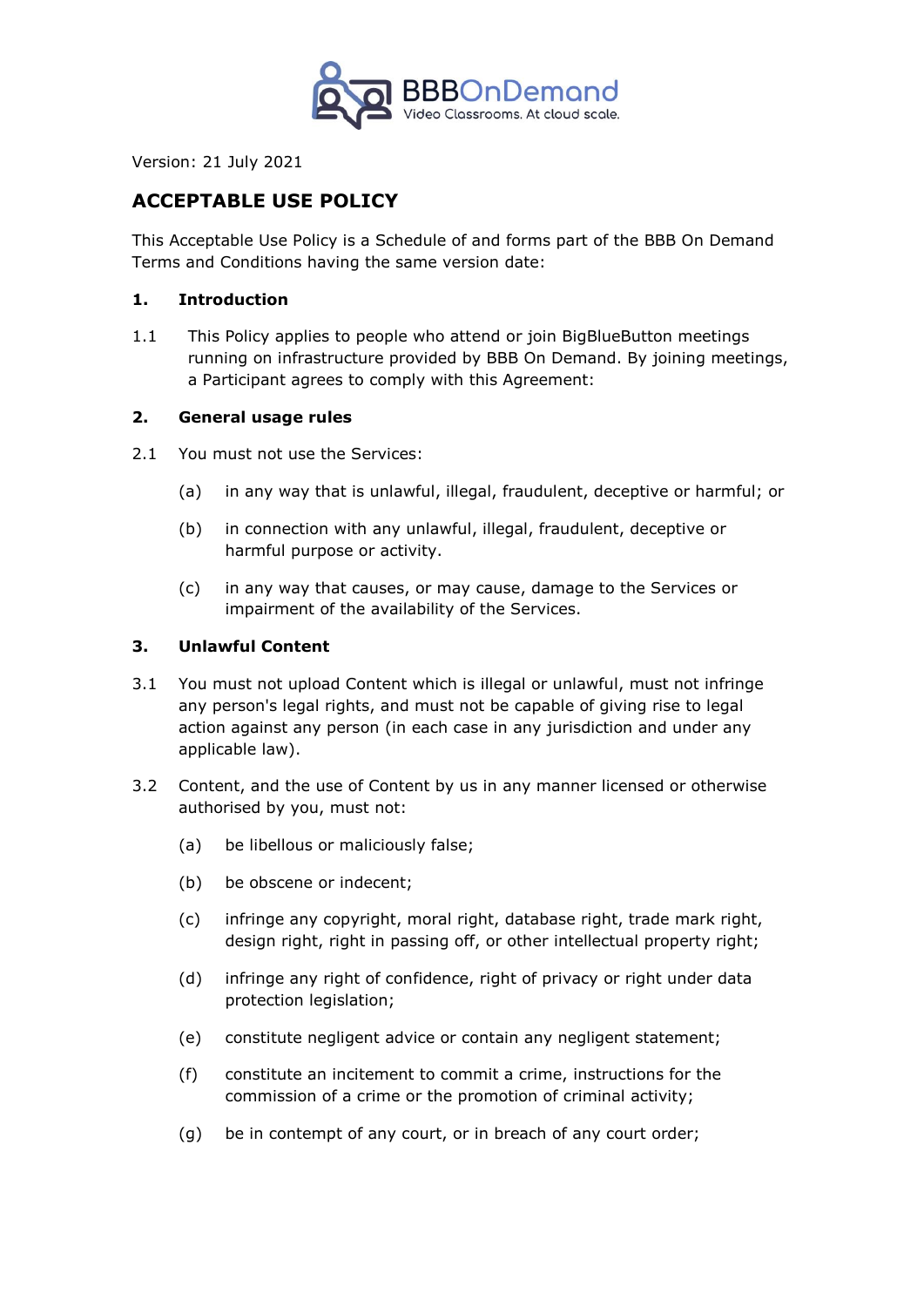- (h) constitute a breach of racial or religious hatred or discrimination legislation;
- (i) constitute a breach of official secrets legislation; or
- (j) constitute a breach of any contractual obligation owed to any person.
- 3.3 You must ensure that Content is not and has never been the subject of any threatened or actual legal proceedings or other similar complaint.

# **4. Graphic material**

- 4.1 Content must be appropriate for all persons who have access to or are likely to access the Content in question, and in particular for children over 12 years of age.
- 4.2 Content must not depict violence in an explicit, graphic or gratuitous manner.
- 4.3 Content must not be pornographic or sexually explicit.

## **5. Factual accuracy**

- 5.1 Content must not be untrue, false, inaccurate or misleading.
- 5.2 Statements of fact contained in Content and relating to persons (legal or natural) must be true; and statements of opinion contained in Content and relating to persons (legal or natural) must be reasonable, be honestly held and indicate the basis of the opinion.

## **6. Negligent advice**

- 6.1 Content must not consist of or contain any legal, financial, investment, taxation, accountancy, medical or other professional advice unless the Participant has the appropriate professional qualifications, insurance and legal authority to provide such advice.
- 6.2 Content must not consist of or contain any advice, instructions or other information that may be acted upon and could, if acted upon, cause death, illness or personal injury, damage to property, or any other loss or damage.

## **7. Etiquette**

- 7.1 Content must be appropriate, civil and tasteful, and accord with generally accepted standards of etiquette and behaviour.
- 7.2 Content must not be offensive, deceptive, threatening, abusive, harassing, menacing, hateful, discriminatory or inflammatory.
- 7.3 Content must not be liable to cause annoyance, inconvenience or needless anxiety.
- 7.4 You must not use the Services to send any hostile communication or any communication intended to insult, including such communications directed at a particular person or group of people.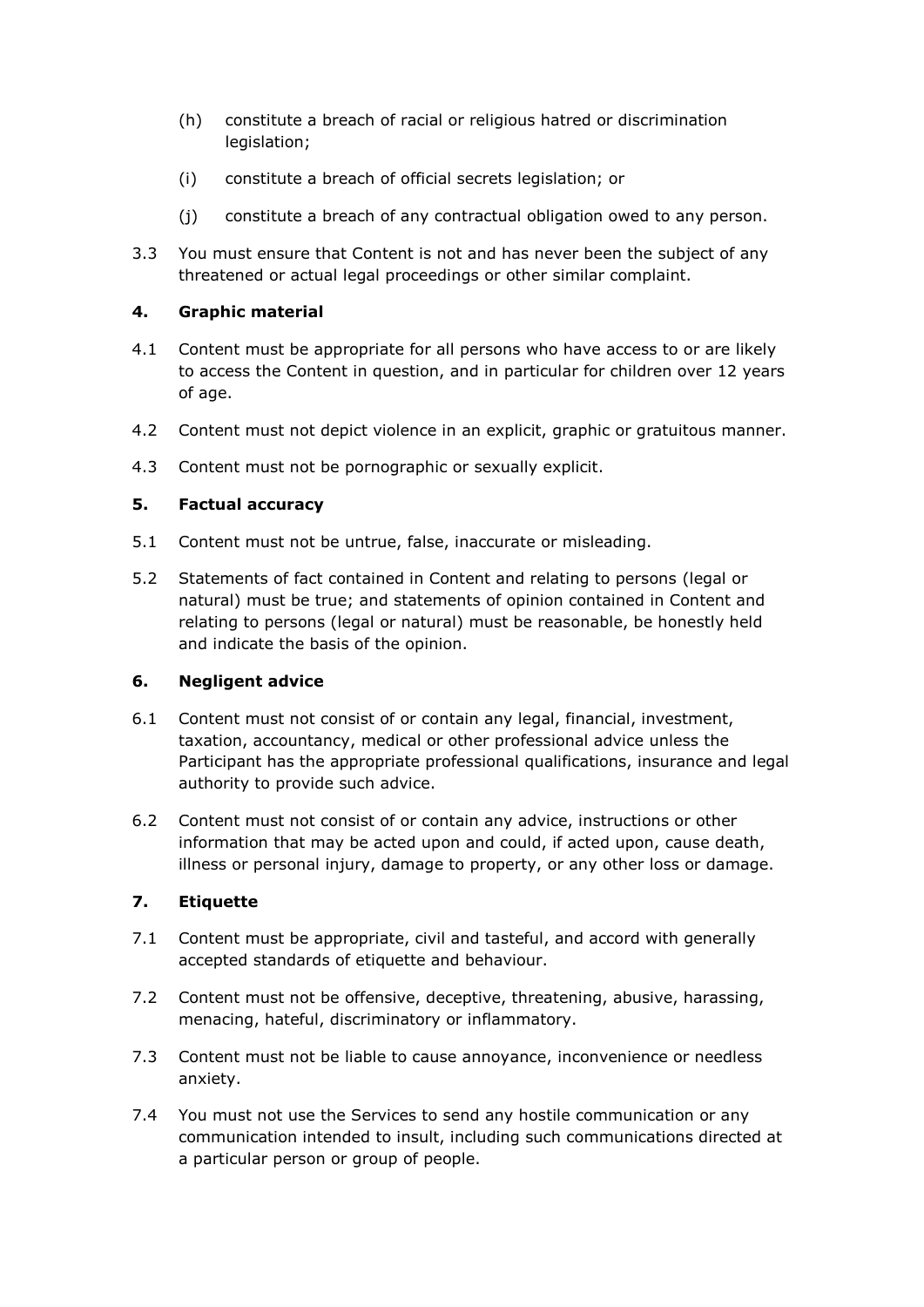7.5 You must not use the Services for the purpose of deliberately upsetting or offending others.

## **8. Marketing and spam**

- 8.1 You must not without our written permission use the Services for any purpose relating to the marketing, advertising, promotion, sale or supply of any product, service or commercial offering.
- 8.2 You must not upload Content which contains spam, and you must not use the Services to store or transmit spam - which for these purposes shall include all unlawful marketing communications and unsolicited commercial communications.
- 8.3 You must not send any spam or other marketing communications to any person using any email address or other contact details made available through the Services or that a Participant find using the Services.
- 8.4 You must not use the Services to promote, host or operate any chain letters, Ponzi schemes, pyramid schemes, matrix programs, multi-level marketing schemes, "get rich quick" schemes or similar letters, schemes or programs.
- 8.5 You must not use the Services in any way which is liable to result in the blacklisting of any of our IP addresses.

# **9. Regulated businesses**

- 9.1 You must not use the Services for any purpose relating to gambling, gaming, betting, lotteries, sweepstakes, prize competitions or any gambling-related activity.
- 9.2 You must not use the Services for any purpose relating to the offering for sale, sale or distribution of drugs or pharmaceuticals.
- 9.3 You must not use the Services for any purpose relating to the offering for sale, sale or distribution of knives, guns or other weapons.

# **10. Monitoring**

10.1 You acknowledge that we do not routinely monitor Content uploaded to the Services but have the ability and right to do so if required to enforce this Policy or if required to do so under an order of Court.

## **11. Data mining**

11.1 You must not conduct any systematic or automated data scraping, data mining, data extraction or data harvesting, or other systematic or automated data collection activity, by means of or in relation to the Services.

# **12. Hyperlinks**

12.1 You must not link to any material using or by means of the Services that would, if it were made available through the Services, breach the provisions of this Policy.